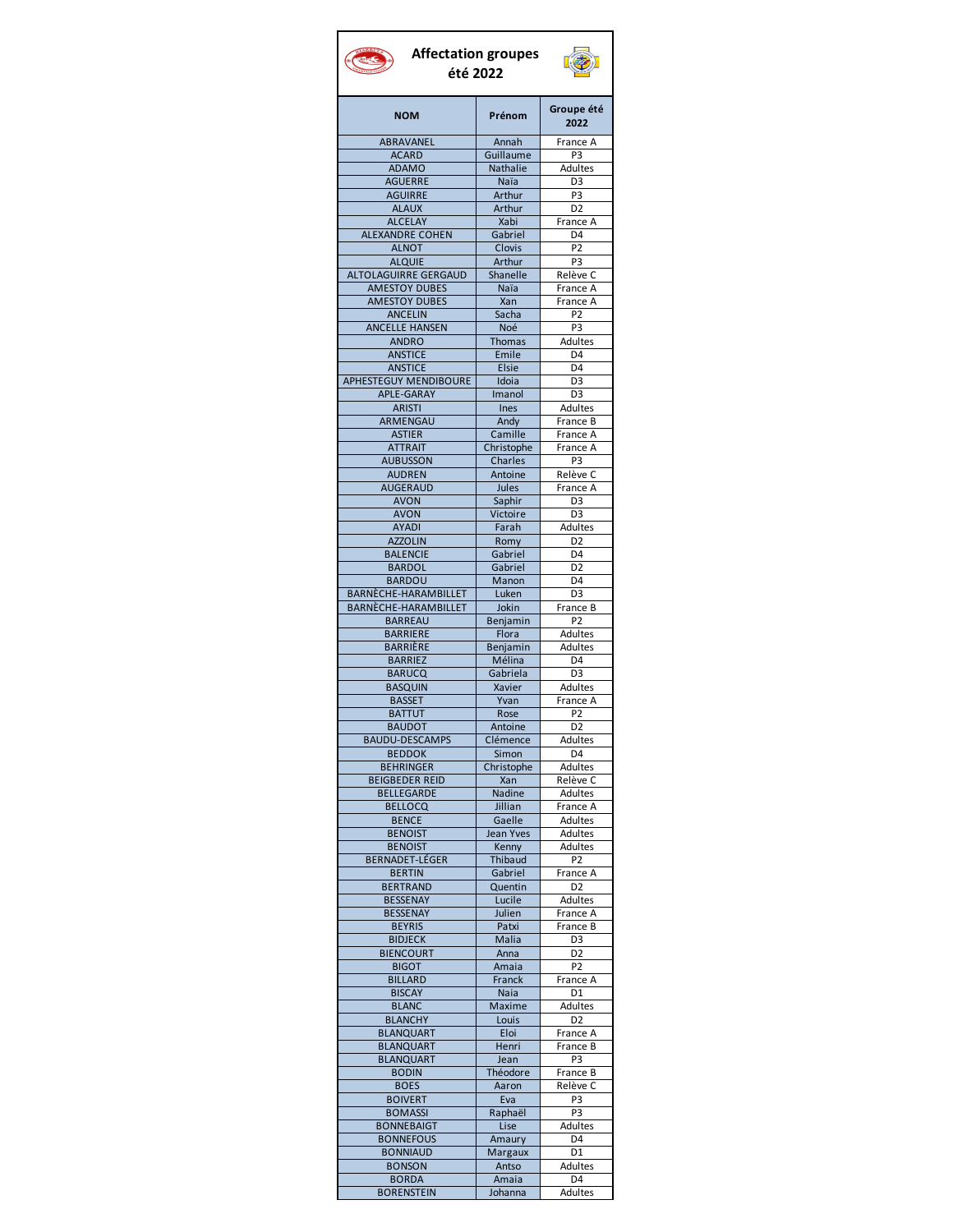| <b>BOTTECCHIA</b>                         | Angela              | D4                        |
|-------------------------------------------|---------------------|---------------------------|
| <b>BOTTECCHIA</b>                         | Lucas               | D4                        |
| <b>BOUCHARD</b>                           | Gabriel             | P2                        |
| <b>BOUCHARD-BAKER</b><br><b>BOULANGER</b> | Zachary<br>Mathieu  | D4<br>Adultes             |
| <b>BOURGADE</b>                           | Joseph              | D <sub>2</sub>            |
| <b>BOURGEADE</b>                          | Camille             | Adultes                   |
| <b>BOUSCHBACHER</b>                       | Gaspard             | D <sub>2</sub>            |
| <b>BOUTHONNET</b>                         | <b>Margaux</b>      | D <sub>2</sub>            |
| <b>BOUTHONNET</b>                         | Paul                | D <sub>2</sub>            |
| <b>BOUTIN</b>                             | mma-Eugénie         | P3                        |
| <b>BOUZATS</b>                            | Gaspard             | P <sub>2</sub>            |
| <b>BRAO</b><br><b>BRAO</b>                | Julien<br>Lysiann   | Adultes<br>Adultes        |
| <b>BRAU</b>                               | Alban               | D <sub>2</sub>            |
| <b>BRAU</b>                               | Victoire            | D <sub>4</sub>            |
| <b>BRAVO</b>                              | Jean-Charles        | Adultes                   |
| <b>BRAZEILLES</b>                         | Anthony             | France A                  |
| <b>BRENGUES-CACOUAULT</b>                 | Nino                | D <sub>3</sub>            |
| <b>BRILLANT</b>                           | Naëlle              | France B                  |
| <b>BROCA HALLE</b>                        | Antonin             | D <sub>2</sub>            |
| <b>BRON</b><br><b>BROS</b>                | Nathalie<br>Thierry | Adultes<br>Adultes        |
| <b>BROZEK</b>                             | Sandra              | Adultes                   |
| <b>BRUGE</b>                              | Antoine             | Adultes                   |
| <b>BRUN</b>                               | Aimy                | D4                        |
| <b>BRUNE</b>                              | Eden                | D <sub>3</sub>            |
| <b>BRUNE</b>                              | Amaël               | D4                        |
| <b>BUISSIER</b>                           | Emilie              | D <sub>3</sub>            |
| <b>BUISSIER</b>                           | Anna                | P <sub>2</sub>            |
| <b>BUISSON</b><br><b>CABOY</b>            | Mathieu<br>Imanol   | Adultes<br>Adultes        |
| <b>CADOT PORTIER</b>                      | Ana                 | D <sub>2</sub>            |
| CAHUZAC                                   | Armelle             | Adultes                   |
| <b>CALLIER</b>                            | Apolline            | D <sub>3</sub>            |
| CALLIGARO                                 | Maxence             | D <sub>2</sub>            |
| <b>CAMBON CURUTCHET</b>                   | Louis               | D4                        |
| <b>CAMGRAND DESSUS</b>                    | <b>Bruno</b>        | Adultes                   |
| CAMPEOL                                   | Sacha               | D4                        |
| <b>CANEVET</b>                            | Patrice             | Adultes                   |
| <b>CANEVET</b><br>CANOU                   | Lisa<br>Antoine     | P3<br>D <sub>3</sub>      |
| CANOU                                     | Pierre              | P3                        |
|                                           | Lou                 |                           |
|                                           |                     | D1                        |
| CAPDEGELLE<br><b>CAPET</b>                | Jack                | D <sub>2</sub>            |
| <b>CAPOËN</b>                             | Mathieu             | Adultes                   |
| <b>CARAGUEL</b>                           | <b>Nicolas</b>      | Adultes                   |
| <b>CAROF</b>                              | Laurent             | Adultes                   |
| <b>CARRIQUE</b>                           | Mila                | $\overline{D1}$           |
| <b>CARTILLON</b>                          | Yoan                | France A                  |
| CASSUS-COUSSÈRE                           | Jone                | P <sub>2</sub>            |
| <b>CASTILLO</b>                           | Clémence<br>Henri   | P <sub>2</sub><br>Adultes |
| <b>CAUSSADE</b><br><b>CAUSSADE</b>        | Jules               | D <sub>2</sub>            |
| CAUSSADE                                  | Alexandre           | France A                  |
| <b>CAUSSADE</b>                           | Auguste             | P2                        |
| <b>CAZERES</b>                            | Peïo                | D <sub>4</sub>            |
| <b>CAZES CARRERE</b>                      | <b>Thomas</b>       | Adultes                   |
| <b>CECCON</b>                             | Aldo-Robin          | <b>Adultes</b>            |
| <b>CELAYA</b>                             | Manon               | D3                        |
| CERGNUL-CASSOU<br><b>CHABRIER</b>         | Zoé<br>Aude         | D3<br>Adultes             |
| <b>CHAILLOT</b>                           | Loan                | P2                        |
| <b>CHAPLAIN</b>                           | Pablo               | Adultes                   |
| <b>CHAROKI CARCANADE</b>                  | Joane Jila          | D <sub>2</sub>            |
| <b>CHAROLLAIS</b>                         | Tom                 | France A                  |
| <b>CHASTRIA</b>                           | Enoha               | P <sub>2</sub>            |
| <b>CHAUBET</b>                            | Evan                | <b>Adultes</b>            |
| <b>CHETRIT</b>                            | Adrien              | Adultes                   |
| <b>CHETRIT</b><br><b>CHONNIER</b>         | Simon<br>Vitalie    | D4<br>Adultes             |
| CLABÉ-NAVARRE                             | Augustin            | Relève C                  |
| <b>CLAUSSE-ESCRIG</b>                     | Eneko               | <b>Adultes</b>            |
| <b>CLAVERIE</b>                           | Peïo                | D3                        |
| <b>CLÉMENT</b>                            | Chloé               | D <sub>2</sub>            |
| <b>CLÉMENT</b>                            | Louis               | France A                  |
| <b>CLÉMOT</b>                             | <b>Iris</b>         | P <sub>2</sub>            |
| <b>COCQUET</b>                            | Leonardo            | D1                        |
| <b>COCQUET</b><br><b>COHENDY</b>          | Leandro<br>Maureen  | D3<br>D2                  |
| <b>COLIN</b>                              | Oscar               | D3                        |
| <b>COLLET</b>                             | Vincent             | Adultes                   |
| <b>COLLET</b>                             | Noa                 | Relève C                  |
| <b>COLOMBIÉ</b>                           | Chloé               | D1                        |
| <b>CONTE</b>                              | Léo                 | <b>Adultes</b>            |
| <b>CORDOLIANI</b><br><b>CORNUCHE</b>      | Zélie<br>Lilian     | D1<br>D4                  |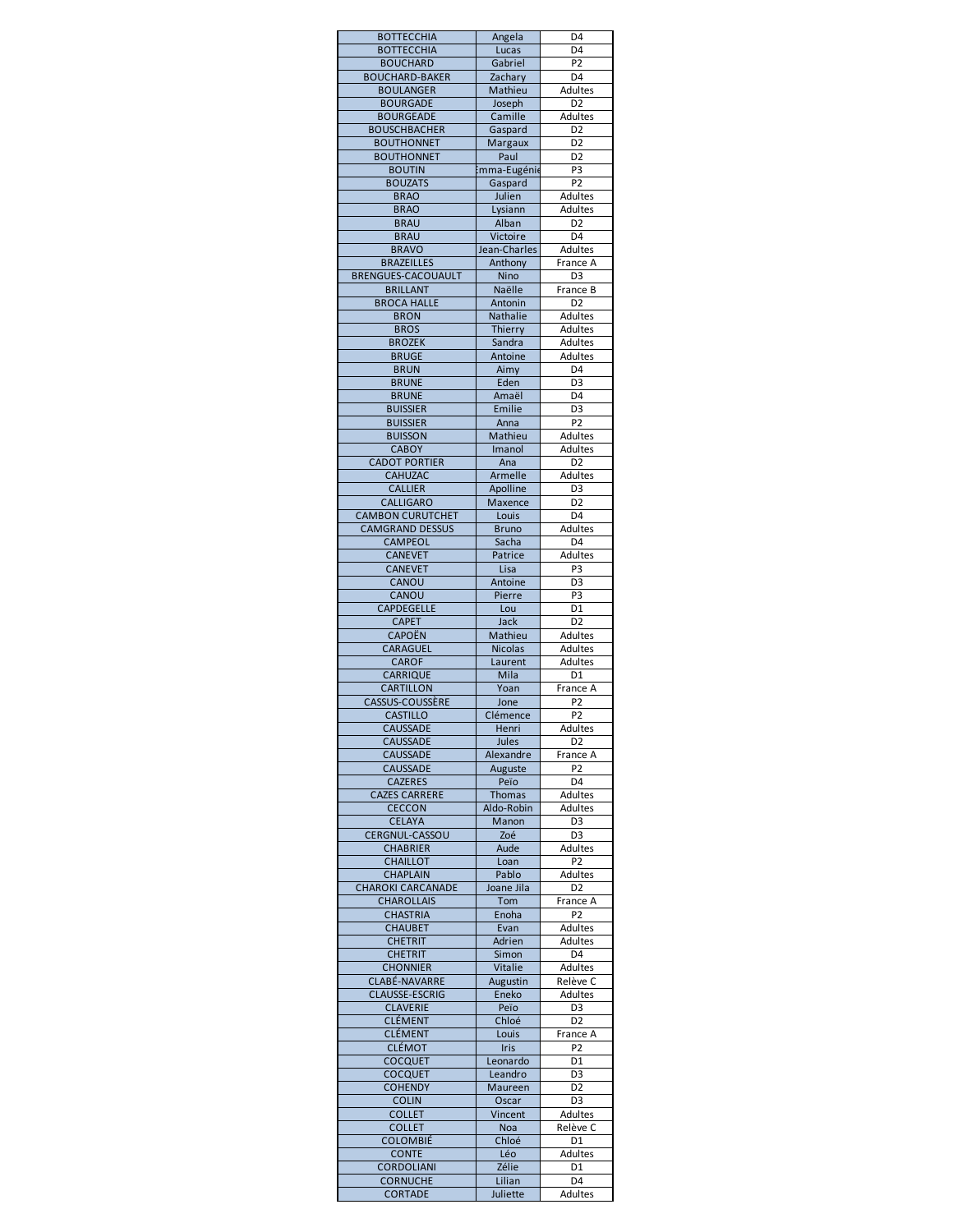| <b>CORVAISIER HAMDI</b>                        | Lehna                 | D1                               |
|------------------------------------------------|-----------------------|----------------------------------|
| <b>COUDERC</b>                                 | <b>Thomas</b>         | <b>Adultes</b>                   |
| <b>COY-NOEL</b><br><b>CREEL</b>                | Maël<br>Eliott        | D <sub>4</sub><br>D <sub>3</sub> |
| <b>CREEL</b>                                   | Romane                | D <sub>4</sub>                   |
| <b>CRUZ</b>                                    | Unai                  | D4                               |
| <b>CURUTCHET NOCENTE</b>                       | Pablo                 | D <sub>2</sub>                   |
| <b>CUSSIGH</b>                                 | Carine                | <b>Adultes</b>                   |
| <b>D'AUDIFFRET</b>                             | Timon                 | D <sub>3</sub>                   |
| <b>DABET</b>                                   | Elsa                  | Adultes                          |
| <b>DAGORNE</b><br><b>DALDOSSO</b>              | Garance<br>François   | D <sub>3</sub><br>Adultes        |
| <b>DARBON</b>                                  | Eneka                 | Relève C                         |
| <b>DE VASSELOT</b>                             | Malo                  | D <sub>3</sub>                   |
| DE VASSELOT                                    | Foucault              | D <sub>4</sub>                   |
| <b>DE VINCENZ</b>                              | Lou                   | D <sub>3</sub>                   |
| <b>DEBOAISNE</b>                               | Chloé                 | Adultes                          |
| <b>DECELLE</b>                                 | Gaston                | D <sub>2</sub>                   |
| <b>DEFORGES</b>                                | <b>Alexis</b>         | Adultes                          |
| <b>DELBECQUE</b><br><b>DELCOURT</b>            | Tess<br>Henri         | D4<br>D <sub>2</sub>             |
| <b>DELCOURT</b>                                | heloise               | D <sub>4</sub>                   |
| <b>DELCROIX</b>                                | Thibaut               | Adultes                          |
| <b>DELERIS</b>                                 | Anthony               | Adultes                          |
| <b>DELOBEL</b>                                 | Audrey                | Adultes                          |
| <b>DELRIEUX</b>                                | <b>Thaïs</b>          | France A                         |
| <b>DELRIEUX</b>                                | Xane                  | France B                         |
| <b>DELSOL</b><br>DELVALLÉE                     | Maëva                 | D <sub>3</sub><br>D <sub>2</sub> |
| <b>DELVOYE</b>                                 | Lena<br>Sif           | P <sub>2</sub>                   |
| <b>DELVOYE</b>                                 | Wilma                 | P <sub>2</sub>                   |
| DEMEULENAERE                                   | Célian                | P <sub>2</sub>                   |
| <b>DENOYELLE</b>                               | Benjamin              | Adultes                          |
| <b>DENOYELLE</b>                               | Antoine               | France B                         |
| <b>DENOYELLE</b>                               | Charlotte             | Relève C                         |
| <b>DESGARCEAUX</b>                             | Antoine               | <b>P3</b>                        |
| <b>DESME</b><br><b>DESPERGERS</b>              | Gautier               | Adultes                          |
| <b>DESPERGERS</b>                              | Candice<br>Jonathan   | France A<br>France A             |
| <b>DEVEAUX</b>                                 | Sara                  | D <sub>2</sub>                   |
| <b>DHOUM</b>                                   | Kepa                  | D <sub>2</sub>                   |
| <b>DHOUM</b>                                   | Kemen                 | P <sub>2</sub>                   |
| <b>DIBON-LANDRIEU</b>                          | Jean                  | D <sub>3</sub>                   |
| DIBON-LANDRIEU                                 | Viktor                | P <sub>3</sub>                   |
| <b>DINET</b>                                   | Marielou              | <b>Adultes</b>                   |
| <b>DIREXEL</b><br><b>DOLIVET</b>               | Luma                  | D <sub>2</sub><br>D <sub>4</sub> |
| <b>DOLIVET</b>                                 | Oscar<br>Roméo        | D <sub>4</sub>                   |
| <b>DOSIERE</b>                                 | Elliot                | D <sub>4</sub>                   |
| <b>DUBES</b>                                   | Luna                  | Adultes                          |
| <b>DUBES</b>                                   | Kiara                 | France B                         |
| <b>DUCAMIN</b>                                 | Louane                | D <sub>2</sub>                   |
| <b>DUCAMP</b>                                  | Maxime                | D4                               |
| <b>DUDRET</b>                                  | Mallaury              | D <sub>2</sub>                   |
| <b>DUGER</b>                                   | Xan                   | D <sub>3</sub>                   |
| <b>DULIEU</b><br><b>DUMAINE</b>                | Clément<br>Laetitia   | Adultes<br>Adultes               |
| DUMASDELAGE                                    | Théo                  | P3                               |
| <b>DUPACQ GAUCHE</b>                           | <b>Baptiste</b>       | D <sub>3</sub>                   |
| <b>DUPRUILH</b>                                | Emma                  | P3                               |
| <b>DUPUCH</b>                                  | Cécile                | Adultes                          |
| <b>DUPUY</b>                                   | Rosalie               | Adultes                          |
| <b>DURAND</b>                                  | <b>Nicolas</b>        | Adultes                          |
| <b>DURGUE-PEYNAUD</b><br><b>DURO</b>           | Charlotte<br>Aurelien | P <sub>2</sub><br>P3             |
| <b>DUTEIS LANE</b>                             | Olivia                | D1                               |
| <b>ELISSALDE</b>                               | <b>Bixente</b>        | Adultes                          |
| <b>ENRIQUE</b>                                 | Maëlle                | D <sub>2</sub>                   |
| <b>ERRECART</b>                                | Iban                  | Adultes                          |
| <b>ESCAICH</b>                                 | David                 | Adultes                          |
| <b>ESCLARMONDE</b>                             | Zoé                   | France A                         |
| <b>ESPENON</b>                                 | Arthur                | D1                               |
| <b>ESPIL</b><br><b>ESPOSITO</b>                | Yohan<br>Paloma       | France A<br>D <sub>1</sub>       |
| <b>ETCHANDY</b>                                | Grégoire              | P <sub>3</sub>                   |
| <b>ETCHART</b>                                 | Damien                | Adultes                          |
| <b>ETCHART LADEUIX</b>                         | Iban                  | P3                               |
| <b>ETCHELECU</b>                               | Oihan                 | <b>Adultes</b>                   |
| <b>ETCHETO</b>                                 | Nohan                 | D <sub>2</sub>                   |
| <b>ETCHEVERRY</b>                              | Anaïs                 | D1                               |
| <b>ETCHEVERRY</b>                              | Santxo                | France A                         |
| <b>FAGOT</b><br><b>FANTIN</b>                  | Cameron<br>Léopold    | D <sub>3</sub><br>France B       |
| <b>FARY</b>                                    | William               | P <sub>2</sub>                   |
| <b>FAUBERT LAHITTE</b>                         |                       |                                  |
|                                                | Charlotte             | France B                         |
| <b>FAUBERT LAHITTE</b>                         | Morgane               | P3                               |
| <b>FAURE CORREARD</b><br><b>FAURE CORREARD</b> | Lionel<br>Léo         | Adultes<br>France B              |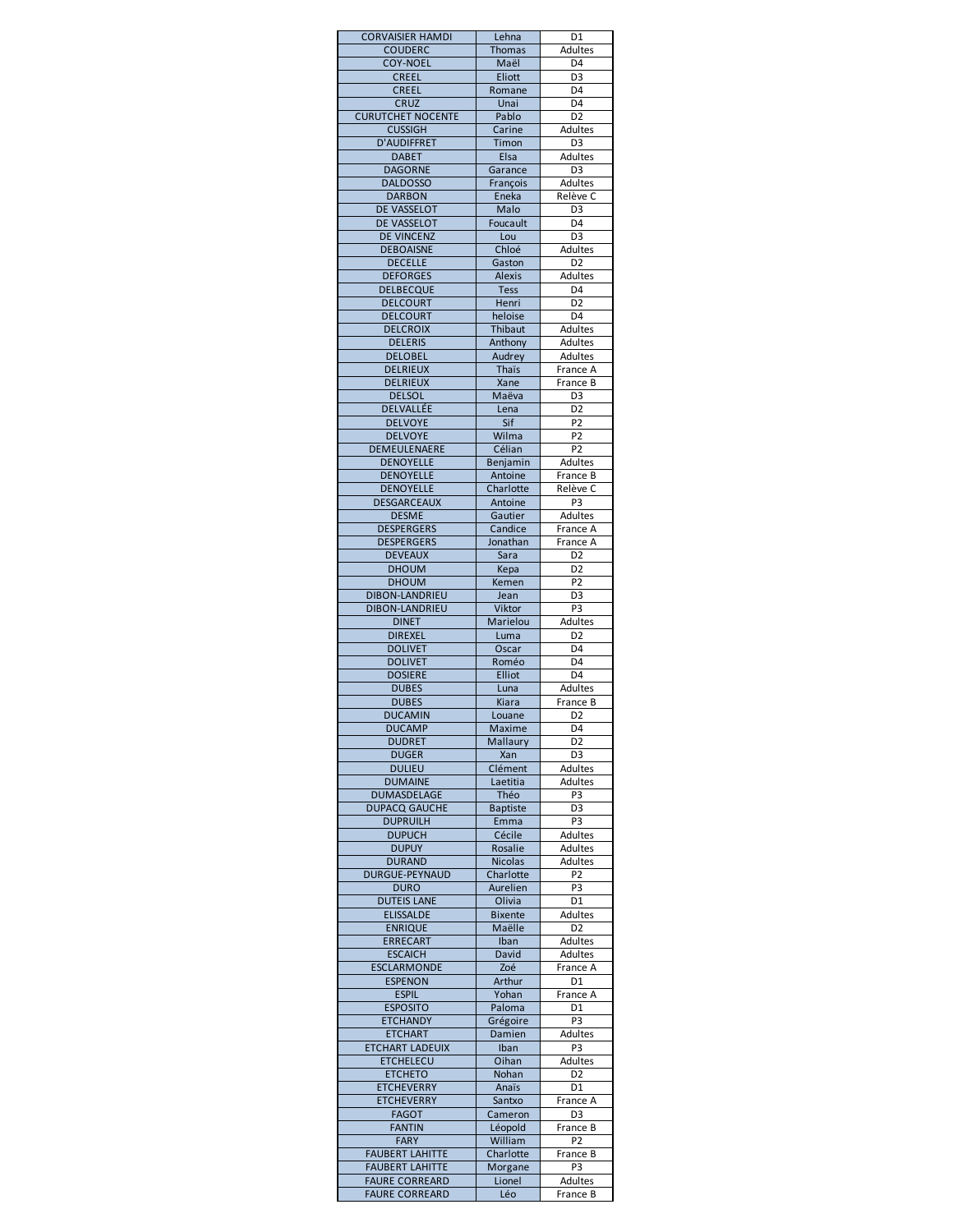| <b>FAURE CORREARD</b>                         | Gabriel                       | Relève C                          |
|-----------------------------------------------|-------------------------------|-----------------------------------|
| <b>FAVAREL-GARRIGUES</b><br><b>FAVRY</b>      | Hugo<br>Claire                | D <sub>3</sub><br>Adultes         |
| <b>FAVRY</b>                                  | Franck                        | Adultes                           |
| <b>FECHNER</b>                                | Rose                          | P <sub>3</sub>                    |
| <b>FELLOUS</b><br><b>FERRAN LACOMBE</b>       | Sacha<br>Dune                 | France A<br>P <sub>2</sub>        |
| <b>FILLOL</b>                                 | Oscar                         | D1                                |
| <b>FILLOL</b>                                 | Oscar                         | D1                                |
| <b>FISCHER</b><br><b>FORNI</b>                | Pierre<br>Zoé                 | P <sub>3</sub><br>D <sub>3</sub>  |
| <b>FRAYSSE</b>                                | Camille                       | <b>Adultes</b>                    |
| <b>FRECHOU</b>                                | Pierre                        | Adultes                           |
| <b>GADEN</b>                                  | Laurent                       | <b>Adultes</b>                    |
| <b>GALOT</b><br><b>GANTOU</b>                 | Maia<br>Lili-Rose             | Adultes<br>P <sub>2</sub>         |
| <b>GARISOAIN</b>                              | Laetitia                      | Adultes                           |
| <b>GAUDIN</b>                                 | Patrick                       | Adultes                           |
| <b>GAUDIN</b><br>GAÜZERE                      | Arnaud<br>Cécile              | France A<br>Adultes               |
| <b>GAÜZERE</b>                                | Gaspard                       | D <sub>2</sub>                    |
| GAY                                           | Gaspard                       | Relève C                          |
| <b>GEORGE</b><br>GÉRARD                       | Sandro                        | Relève C                          |
| <b>GILLET</b>                                 | Sophie<br>José-Marie          | Adultes<br>Adultes                |
| <b>GILLET</b>                                 | Sylvain                       | <b>Adultes</b>                    |
| <b>GIRAUD</b>                                 | Alexandre                     | <b>Adultes</b>                    |
| <b>GIRAUD</b><br><b>GIRAUD</b>                | Théophile<br>Clément          | <b>Adultes</b><br>D <sub>1</sub>  |
| <b>GLIZE</b>                                  | Clara                         | Adultes                           |
| <b>GOALARD</b>                                | Sarah                         | France A                          |
| <b>GOIKHBARG</b><br><b>GOMEZ</b>              | Mikhail<br>Pablo              | P <sub>2</sub><br>$\overline{P2}$ |
| <b>GONZALEZ</b>                               | Pascal                        | Adultes                           |
| <b>GOSNAVE RIVIÈRE</b>                        | Raphaël                       | France B                          |
| <b>GOURDIN</b>                                | Léa                           | Adultes                           |
| <b>GREE</b><br>GRÉE                           | Eliott<br>Gaspard             | France B<br>D <sub>1</sub>        |
| <b>GRELET</b>                                 | Lucien                        | D <sub>4</sub>                    |
| <b>GREMION</b>                                | Toan                          | P <sub>2</sub>                    |
| <b>GROLET HARGOUS</b><br><b>GUERIN</b>        | Tom<br>Noah                   | France B<br>France B              |
| <b>GUGENHEIMER</b>                            | Noah                          | P3                                |
| <b>GUGENHEIMER</b>                            | Elio                          | Relève C                          |
| <b>GUILHEMAT</b>                              | <b>Nicolas</b>                | Adultes                           |
| <b>GUILLEMOT BERGEREAU</b><br><b>GUILLEUX</b> | Matthieu<br><b>Teva</b>       | D <sub>2</sub><br>Adultes         |
| <b>GUILLEUX</b>                               | <b>Noa</b>                    | P3                                |
| <b>GUILLON</b>                                | Marcus                        | D <sub>3</sub>                    |
| <b>GUISTI</b><br><b>GULDNER</b>               | Anthony<br>Felix              | Adultes<br>P3                     |
| <b>HANSEN</b>                                 | Emilie                        | P <sub>2</sub>                    |
| HAKANG                                        | Stephane                      | Adultes                           |
| <b>HARANG</b><br><b>HARANG</b>                | Andrea<br>Ferdinand           | France B<br>P <sub>2</sub>        |
| <b>HASTOY</b>                                 | Iban                          | P <sub>3</sub>                    |
| <b>HAUCHARD CASTES</b>                        | Enael                         | D <sub>2</sub>                    |
| HAUSCARRIAGUE                                 | Joël                          | Adultes                           |
| <b>HAYART</b><br><b>HEITZ</b>                 | Nina<br>Marcel                | D <sub>2</sub><br>D <sub>2</sub>  |
| <b>HENRY</b>                                  | Pierre                        |                                   |
|                                               |                               | <b>Adultes</b>                    |
| <b>HENRY</b>                                  | Jon                           | P3                                |
| <b>HERVE</b>                                  | James                         | D4                                |
| <b>HERY ALIAGA</b><br><b>HOCH</b>             | Gabriel<br>Samuel             | D <sub>2</sub><br>D1              |
| <b>HOQUET</b>                                 | Marine                        | Adultes                           |
| <b>HOQUET</b>                                 | Romane                        | D <sub>2</sub>                    |
| <b>HOQUET</b>                                 | Lilou                         | France B<br>P <sub>2</sub>        |
| <b>HOUENOUVI</b><br><b>HOUX</b>               | Eden<br>Sebastien             | Adultes                           |
| <b>HUCHEDE</b>                                | Carole                        | <b>Adultes</b>                    |
| <b>IBARROLA</b><br><b>IDIART</b>              | Peio<br>Lucas                 | D4<br>France B                    |
| <b>IMBERTY</b>                                | Oscar                         | D3                                |
| <b>IMMIG RACOUET</b>                          | Xana                          | D <sub>2</sub>                    |
| <b>IRIBARREN</b>                              | Alexandra                     | France A                          |
| <b>IZQUIERDO</b><br><b>IZQUIERDO</b>          | <b>Baptiste</b><br>Jean-Marie | Adultes<br><b>Adultes</b>         |
| <b>IZQUIERDO</b>                              | Clément                       | P2                                |
| <b>JACQUOT</b>                                | Félix                         | France A                          |
| <b>JAMET</b><br><b>JAQUET</b>                 | Romain<br>Mathys              | Adultes<br>P3                     |
| <b>JARRIGE</b>                                | Chloé                         | D4                                |
| <b>JOUBERT</b>                                | Matthieu                      | P3                                |
| <b>JUANICOTENA</b>                            | Olivier                       | Adultes                           |
| <b>JUANICOTENA</b><br><b>JUANICOTENA</b>      | Lou<br>Mila                   | France A<br>France B              |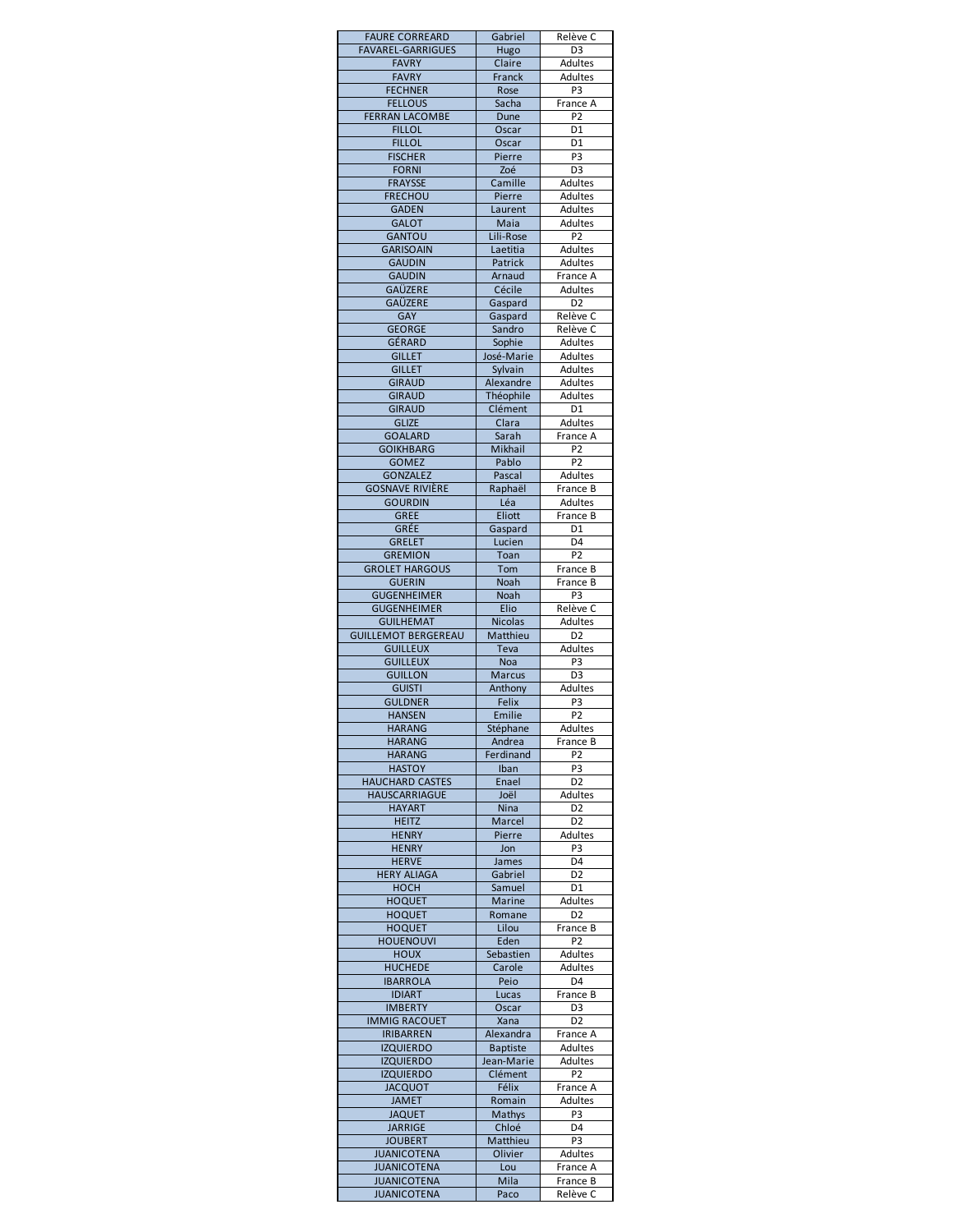| <b>JUNG</b>                             | Samuel              | P <sub>2</sub>                   |
|-----------------------------------------|---------------------|----------------------------------|
| <b>KOUTSMANIS</b>                       | Pandtazis           | <b>Adultes</b>                   |
| KOUTSMANIS-SANMARTIN<br><b>LA SALLE</b> | <b>Stavros</b>      | France A<br>Adultes              |
| <b>LABAT</b>                            | Charlotte<br>Pierre | Adultes                          |
| <b>LABAT</b>                            | <b>Maxime</b>       | France A                         |
| <b>LABBE</b>                            | <b>Marine</b>       | <b>Adultes</b>                   |
| <b>LABBE</b>                            | Elisa               | D <sub>3</sub>                   |
| <b>LABIT</b>                            | Valentin            | Adultes                          |
| <b>LACAN</b>                            | <b>Baptiste</b>     | Adultes                          |
| LACOLOMBE                               | Charles             | Adultes                          |
| <b>LACOMBE</b><br><b>LACROUTS</b>       | Sebastien<br>Léon   | <b>Adultes</b><br>P <sub>2</sub> |
| LADERRIERE                              | Louis               | Relève C                         |
| LADERRIERE                              | Clement             | Relève C                         |
| <b>LADROUE</b>                          | Tiphanie            | Adultes                          |
| <b>LAFARGUE</b>                         | Nil                 | Adultes                          |
| LAFFERRAIRIE                            | Sean                | D <sub>4</sub>                   |
| <b>LAFFITTE</b>                         | Eliette             | Adultes                          |
| <b>LAFITTE</b>                          | Lou                 | Adultes                          |
| <b>LAFITTE</b><br>LAGAUZERE             | Malo<br>Xavier      | France A<br>Adultes              |
| <b>LAGIER</b>                           | Cédric              | Adultes                          |
| LAGOARDE                                | Laurent             | Adultes                          |
| LAINÉ BORDET                            | Tom                 | P <sub>2</sub>                   |
| LALLIA                                  | Theodore            | P <sub>2</sub>                   |
| <b>LAMBINET</b>                         | Enea                | D <sub>2</sub>                   |
| <b>LANDRIEU</b>                         | Perrine             | Adultes                          |
| <b>LANGLOIS MEURINNE</b>                | Capucine            | D <sub>3</sub>                   |
| <b>LANGOT-INBERG</b>                    | David               | France A                         |
| <b>LANSOT</b><br>LARAQUE                | Mattin<br>Emmanuel  | D <sub>3</sub><br>Adultes        |
| <b>LAROCHE</b>                          | Mila                | France A                         |
| <b>LAROCHE</b>                          | Gabi                | France B                         |
| LARRALDE                                | Rachel              | Adultes                          |
| LARRALDE                                | Noa                 | France B                         |
| LARRARTE-PHILIPPON                      | Olympe              | D <sub>4</sub>                   |
| LARRAURI                                | Philippe            | Adultes                          |
| LARRIEU                                 | Raphael             | France A                         |
| LARRIEU                                 | Nahia               | France B                         |
| LARRODE                                 | Elaia               | P3                               |
| LASCARAY                                | Aitor               | Adultes                          |
| <b>LAUREL</b><br><b>LAVAIRE</b>         | Kira<br>Louise      | D <sub>3</sub><br>D <sub>2</sub> |
| LAYRISSE                                | Lily                | D <sub>3</sub>                   |
| LE BRETON                               | Lilly               | P <sub>2</sub>                   |
| LE BRETON                               | <b>Thomas</b>       | P <sub>3</sub>                   |
| <b>LE BRUN</b>                          | Catherine           | Adultes                          |
| <b>LE BRUN</b>                          | Noé                 | France A                         |
| <b>LEBOURG</b>                          | Jean Marc           | Adultes                          |
| <b>LECLERC</b>                          | Christophe          | <b>Adultes</b>                   |
| <b>LECLERC</b>                          | Ninon               | D <sub>4</sub>                   |
| LECLERC                                 | Anaé                | Relève C                         |
| LEE<br>LEE                              | Lance<br>Sanna      | Adultes<br>P <sub>2</sub>        |
| LEGENDRE                                | Eugène              | D <sub>2</sub>                   |
| LEGRAND                                 | Clément             | D1                               |
| LEGRAND                                 | Sofia               | D3                               |
| <b>LENERT</b>                           | <b>Benoit</b>       | <b>Adultes</b>                   |
| <b>LEPLAT</b>                           | <b>Charles</b>      | P <sub>2</sub>                   |
| <b>LEPLAT</b>                           | Pierre              | P <sub>3</sub>                   |
| <b>LEPRAT</b>                           | Stephanie           | Adultes                          |
| <b>LESAGE</b>                           | Audran              | D <sub>2</sub>                   |
| <b>LETOT ALBERT</b><br><b>LIPINSKI</b>  | Jon<br>Lou          | D4<br>D4                         |
| <b>LISSAGUE</b>                         | Hugo                | P <sub>2</sub>                   |
| <b>LISSALDE</b>                         | Laurent             | Adultes                          |
| <b>LLOPET</b>                           | Gaspard             | D <sub>3</sub>                   |
| <b>LOUBERE</b>                          | Jean                | P <sub>2</sub>                   |
| LOUSTAU-LASPLACES                       | Louis               | France B                         |
| LOUSTAUNAU                              | Mattéo              | D <sub>3</sub>                   |
| LOUSTAUNAU                              | Titouan             | D4                               |
| LUAMANU                                 | Sienna              | D <sub>2</sub>                   |
| <b>LUCCI</b>                            | Esteban             | D4                               |
| <b>MAAMERI</b><br><b>MACAGNO</b>        | Samy<br>Jeanne      | <b>Adultes</b><br>D <sub>2</sub> |
| <b>MAGDELAINE</b>                       | <b>Benoit</b>       | Adultes                          |
| <b>MAGDELAINE</b>                       | Elliot              | France A                         |
| MAGDELAINE                              | <b>Thomas</b>       | France B                         |
| <b>MAGDELAINE</b>                       | Arthur              | Relève C                         |
| <b>MAGNAN</b>                           | Foucauld            | D <sub>2</sub>                   |
| <b>MAGNAN</b>                           | Florentin           | D <sub>3</sub>                   |
|                                         |                     |                                  |
| <b>MAILLE BIDEGAIN</b>                  | Keala               | D <sub>2</sub>                   |
| <b>MAJOUFRE</b>                         | Gwenaelle           | <b>Adultes</b>                   |
| <b>MANCHOT</b>                          | Leire               | D <sub>2</sub>                   |
| MARCEROU-SEBBAH                         | Thaïs               | D4                               |
| <b>MARIE</b><br><b>MARNAS</b>           | Nathalie<br>Léa     | Adultes<br>France A              |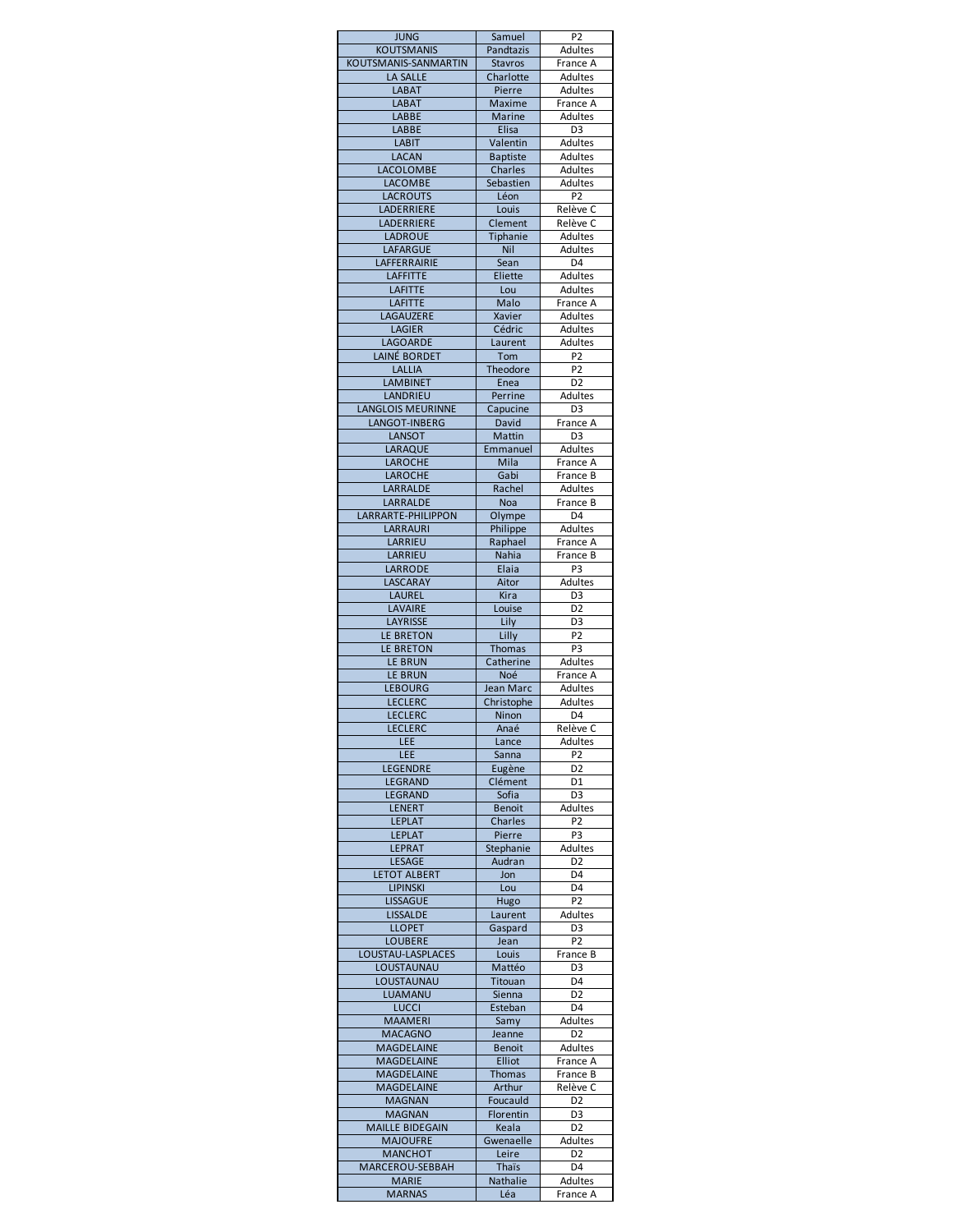| <b>MARTINELLY</b>                     | Gabin                   | Relève C                         |
|---------------------------------------|-------------------------|----------------------------------|
| <b>MATHE</b>                          | Michael                 | Adultes                          |
| <b>MATON</b>                          | Pierre                  | Adultes                          |
| <b>MATON</b><br><b>MATON</b>          | Noah<br>Nino            | France A<br>Relève C             |
| <b>MATON-DARAMY</b>                   | <b>Thaïs</b>            | D <sub>2</sub>                   |
| <b>MAUGER</b>                         | Sam                     | $\overline{D1}$                  |
| <b>MAURIN</b>                         | Danaé                   | Relève C                         |
| <b>MAURY</b>                          | Lou                     | D <sub>3</sub>                   |
| <b>MAURY</b>                          | Paul                    | P3                               |
| <b>MAZURE</b>                         | Laïna                   | D <sub>2</sub>                   |
| MAZZARELLA HARISPE                    | Paul                    | D <sub>3</sub>                   |
| <b>MCQUEEN</b>                        | Alec                    | P <sub>2</sub>                   |
| MÉCHAIN<br><b>MÉCHAIN</b>             | Arnaud                  | Adultes<br>P <sub>3</sub>        |
| <b>MEMBRILLES</b>                     | Amaury<br>Louis         | D <sub>2</sub>                   |
| <b>MENDIBOURE</b>                     | Cecile                  | Adultes                          |
| <b>MENEGON</b>                        | Patrice                 | Adultes                          |
| <b>MENJOT</b>                         | Charlotte               | Adultes                          |
| <b>MENVIELLE ROLLET</b>               | Catherine               | <b>Adultes</b>                   |
| <b>MERCÉ</b>                          | Tilio                   | France A                         |
| <b>MERIDDA LAZIMI</b>                 | Hava                    | D <sub>2</sub>                   |
| <b>MERIDDA LAZIMI</b>                 | Joshua                  | D <sub>3</sub>                   |
| <b>MESTELAN</b>                       | Lely                    | P <sub>2</sub>                   |
| <b>MEUWLY</b>                         | Fred                    | Adultes                          |
| <b>MILHAC</b>                         | Frederic                | <b>Adultes</b>                   |
| <b>MILHAC</b><br><b>MIREMONT</b>      | Noah<br>Iban            | D <sub>4</sub><br><b>Adultes</b> |
| <b>MONERRIS</b>                       | Pierre-Antoine          | Adultes                          |
| <b>MONTAGNE</b>                       | Maya                    | D <sub>2</sub>                   |
| <b>MONTAUD</b>                        | Pablo                   | D <sub>4</sub>                   |
| <b>MONTEAU</b>                        | Eugénie                 | <b>Adultes</b>                   |
| <b>MONTEIRO</b>                       | Paulo                   | Adultes                          |
| <b>MOO GARCIA</b>                     | Margot                  | P <sub>2</sub>                   |
| <b>MORAU</b>                          | Martin                  | Adultes                          |
| <b>MOREAU</b>                         | Maïa                    | D <sub>3</sub>                   |
| <b>MOUSSET</b>                        | Clementine              | P <sub>3</sub>                   |
| <b>MUGABURE</b>                       | Laurent                 | <b>Adultes</b>                   |
| <b>MUGABURE</b>                       | Unai                    | D4                               |
| <b>MUGOT</b>                          | Gaspard                 | D1                               |
| <b>MUTSCHLER</b><br><b>NAVARRO</b>    | Marin<br>Léa            | D <sub>2</sub><br>Adultes        |
| <b>NAZABAL DE SOUSA</b>               | Mathis                  | P3                               |
| <b>NICOT GILI</b>                     | Charlotte               | Relève C                         |
| <b>NICOUD SINCHOLLE</b>               | Sixtine                 | D <sub>2</sub>                   |
| <b>NOORKOIV</b>                       | James                   | Adultes                          |
| NOVION-DUCASSOU                       | Michel                  | Adultes                          |
|                                       | Charles                 |                                  |
| <b>NUFFER--CIRES</b>                  |                         | P <sub>2</sub>                   |
| ORTIZ                                 | Fabricio                | Adultes                          |
| <b>PAGE LAM</b>                       | harles-Manoa            | D <sub>2</sub>                   |
| <b>PAGES</b>                          | Enola                   | Relève C                         |
| <b>PAKHOMOFF</b>                      | Youri                   | Adultes                          |
| <b>PANICALI</b>                       | Félix                   | D3                               |
| <b>PAPIN</b>                          | Eric                    | <b>Adultes</b>                   |
| <b>PARADIVIN</b><br><b>PARBAILE</b>   | Kepa<br>Maialen         | France B<br>D <sub>2</sub>       |
| <b>PARDON</b>                         | Caroline                | Adultes                          |
| <b>PARISSIER</b>                      | Matteo                  | P <sub>2</sub>                   |
| <b>PASCAL</b>                         | Denis                   | <b>Adultes</b>                   |
| <b>PAULSEN</b>                        | Corinne                 | <b>Adultes</b>                   |
| <b>PAULSEN</b>                        | Félix-Marie             | P2                               |
| <b>PECONDON</b>                       | Maria                   | Adultes                          |
| PECONDON-MONTGAILLARD                 | Eugénie                 | P <sub>2</sub>                   |
| PÉLÉGRIS                              | Adrien                  | Adultes                          |
| PELLEGRIN<br><b>PELLERIN GUIGNARD</b> | Jade                    | Adultes                          |
| <b>PENAUD</b>                         | Aude<br>Louis           | <b>Adultes</b><br>P3             |
| <b>PENOUILH</b>                       | Aka                     | D4                               |
| <b>PENTECOTE</b>                      | Margot                  | D <sub>3</sub>                   |
| PEREYRE                               | <b>Brice</b>            | Adultes                          |
| PEREYRE-HUCHEDE                       | <b>Baptiste</b>         | France A                         |
| PEREYRE-HUCHEDE                       | Lola                    | France B                         |
| <b>PEREZ</b>                          | Lola                    | France B                         |
| <b>PERINO</b>                         | Livia                   | <b>Adultes</b>                   |
| <b>PERLANT</b>                        | <b>Baptiste</b>         | P <sub>3</sub>                   |
| <b>PESTEL</b><br><b>PETITPAS</b>      | <b>Thomas</b><br>Hélène | Adultes<br>Adultes               |
| <b>PHONESAV</b>                       | Jean                    | P <sub>2</sub>                   |
| <b>PHONESAV</b>                       | Constance               | P3                               |
| <b>PICARD</b>                         | Arthur                  | France A                         |
| PIET CANTERO                          | Erik                    | D <sub>2</sub>                   |
| <b>PINABEL</b>                        | Guillaume               | <b>Adultes</b>                   |
| <b>PINEAU</b>                         | Antoine                 | France A                         |
| <b>PLAZA</b>                          | Cécilia                 | D4                               |
| PLU                                   | Antoine                 | <b>Adultes</b>                   |
| <b>POULNAIS</b><br><b>POULTON</b>     | Clément<br>Nigel        | P <sub>2</sub><br>Adultes        |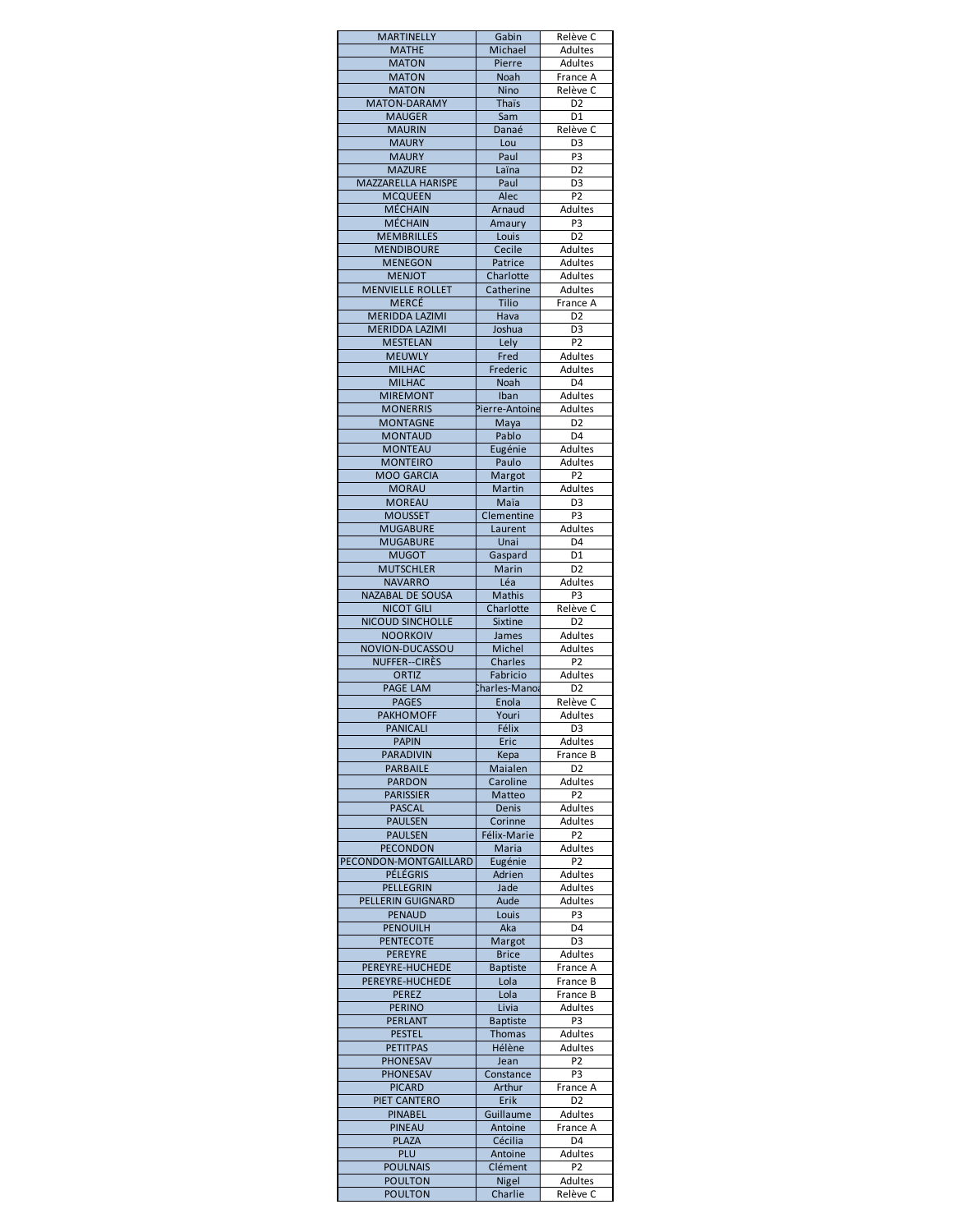| <b>POUSSET</b>                               | Nathan                | Adultes                          |
|----------------------------------------------|-----------------------|----------------------------------|
| <b>POZZALLO</b><br><b>PUIGRENIER</b>         | Nil<br>Yoann          | Relève C<br>Adultes              |
| <b>QUEIROZ BOULO</b>                         | Lorys                 | D <sub>2</sub>                   |
| QUEROL--FALAISE                              | Léon                  | P <sub>2</sub>                   |
| QUIEZ<br><b>RABAGNY</b>                      | Stéphanie<br>Victoria | Adultes<br>France A              |
| <b>RAGOT</b>                                 | Zack                  | D <sub>2</sub>                   |
| <b>RAGOT</b>                                 | Kaly                  | D <sub>3</sub>                   |
| <b>RAMOS</b><br><b>RAZIN</b>                 | Oihan<br>Gaizka       | France A<br>D <sub>3</sub>       |
| <b>REECE</b>                                 | Victor                | Relève C                         |
| <b>REGNAULT</b>                              | Paula                 | D <sub>2</sub>                   |
| <b>REGNAULT</b>                              | Sara                  | $\overline{P2}$                  |
| REMAZEILLES<br><b>REMY</b>                   | Jules<br>Ewen         | D <sub>2</sub><br>France A       |
| <b>RENARD</b>                                | Axel                  | Adultes                          |
| <b>RENARD</b>                                | Charlie-Rose          | D <sub>2</sub>                   |
| <b>RESAMPA</b><br><b>REY</b>                 | Ella<br>Mael          | D <sub>3</sub><br>Adultes        |
| <b>RIBLON BALLOUK</b>                        | Hilan                 | $D\bar{4}$                       |
| <b>RIDE</b>                                  | Lou                   | D <sub>2</sub>                   |
| <b>RITZ</b>                                  | Harold                | France B                         |
| <b>RIVIERE</b><br><b>ROBERT</b>              | Cléa<br>Gabriel       | D3<br>D <sub>1</sub>             |
| <b>ROBERT</b>                                | Lisa                  | D <sub>2</sub>                   |
| <b>ROBERT</b>                                | <b>Baptiste</b>       | D <sub>3</sub>                   |
| <b>ROBIN MARIETON</b><br><b>RODRIGUES</b>    | Charles<br>Océane     | <b>Adultes</b><br>D <sub>3</sub> |
| <b>RODRIGUEZ</b>                             | Leho                  | D <sub>1</sub>                   |
| <b>ROLAND</b>                                | Diego                 | France A                         |
| <b>ROLLET</b>                                | Mathieu               | France A                         |
| <b>ROLLET</b><br><b>ROMBOLETTI</b>           | Oiana<br>Celine       | France A<br>Adultes              |
| <b>ROQUETTE</b>                              | Clara                 | France A                         |
| <b>ROQUETTE</b>                              | Louis                 | France B                         |
| <b>ROSSI</b>                                 | <b>Bruno</b>          | Adultes                          |
| <b>ROTTREAU</b><br><b>ROUGIER</b>            | Maelle<br>Aramis      | Adultes<br>P <sub>2</sub>        |
| <b>ROUJAS</b>                                | Mila                  | D <sub>3</sub>                   |
| <b>ROULLAND</b>                              | Maia                  | D <sub>2</sub>                   |
| <b>ROUPIEOZ</b>                              | Coline                | D <sub>3</sub>                   |
| <b>ROUSSEAUX</b><br><b>ROUSSELLE</b>         | Guillaume<br>Franck   | Adultes<br>Adultes               |
| <b>ROUVEURE</b>                              | Camille               | Adultes                          |
| <b>ROUX</b>                                  | Xabi                  | D <sub>2</sub>                   |
| <b>ROY</b>                                   | Jeanne                | Adultes<br>D <sub>2</sub>        |
| <b>ROYER</b><br><b>RUMIEL</b>                | Joxean<br>Mila        | France B                         |
| <b>RUPAUD</b>                                | Julian                | D <sub>2</sub>                   |
| <b>RURU</b>                                  | Hunter                | D <sub>2</sub>                   |
| <b>RUSSO</b><br>RUYANT                       | <b>Thomas</b>         | France A<br>D1                   |
| <b>RYS</b>                                   | Gaspard<br>Simon      | D1                               |
| SABALETTE                                    | Maika                 | D <sub>4</sub>                   |
| <b>SABAROTS</b><br><b>SACX</b>               | Theo<br><b>Thomas</b> | Adultes<br>Adultes               |
| SAGASPY                                      | Tom                   | France B                         |
| <b>SAINT AMON</b>                            | Alain                 | <b>Adultes</b>                   |
| SAINT-MACARY                                 | Augustin              | D1                               |
| SALUDAS PÉTUAUD LÉTANG<br><b>SANCHEZ</b>     | Antoine<br>Aurèle     | Relève C<br>D <sub>2</sub>       |
| <b>SANCHEZ</b>                               | Noah                  | D <sub>4</sub>                   |
| SANCHEZ CAMPERO                              | Salvador              | Adultes                          |
| SANFILIPPO                                   | Christophe            | Adultes                          |
| <b>SANFILIPPO</b><br>SANFILIPPO              | Seth<br>Elie          | D <sub>3</sub><br>France B       |
| <b>SARGOUSSE</b>                             | Hugo                  | Adultes                          |
| <b>SASSOON BRAVO</b>                         | Maïa                  | P <sub>2</sub>                   |
| <b>SAUNDERS</b><br>SAUTEREAU DU PART         | Amélie<br>Hélène      | D <sub>2</sub><br>Adultes        |
| SAUTEREAU DU PART                            | Samuel                | P3                               |
| <b>SAUVY</b>                                 | Nadia                 | Adultes                          |
| <b>SAUVY</b>                                 | Alyssa                | Relève C                         |
| <b>SCHRIJVER</b><br><b>SCHRODER</b>          | Maxim<br>Luca         | Relève C<br>D <sub>1</sub>       |
| <b>SCHULZ</b>                                | Gabriel               | D <sub>2</sub>                   |
| <b>SERAGLINI</b>                             | Mathieu               | Adultes                          |
| <b>SERRANO</b>                               | Laurent               | Adultes                          |
| <b>SERRE VAZQUEZ</b><br><b>SERRE VAZQUEZ</b> | Lia<br>Lou            | P <sub>2</sub><br>P <sub>2</sub> |
| <b>SERS</b>                                  | Margot                | D1                               |
| <b>SEURIOT</b>                               | Romeo                 | P3                               |
| <b>SICAUD</b>                                | Prune                 | D <sub>2</sub>                   |
| <b>SIMON</b><br><b>SIMON</b>                 | Cathy<br>Matteo       | Adultes<br>France A              |
| <b>SIPOIR</b>                                | Capucine              | D <sub>2</sub>                   |
| SMITH-LEE                                    | Kelly                 | Adultes                          |